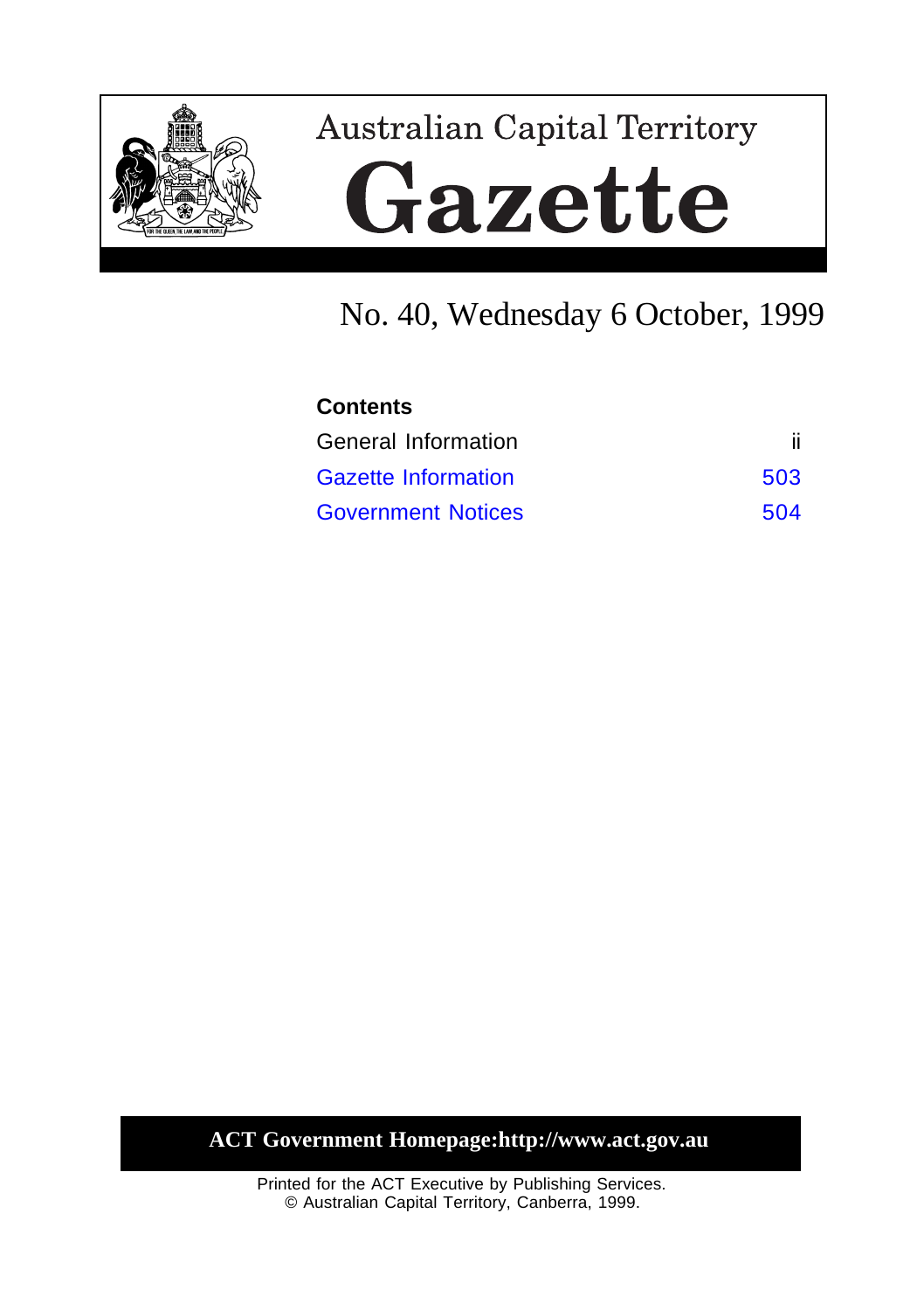# **GENERAL INFORMATION**

#### **ACT GOVERNMENT GAZETTE**

The ACT Government Gazette is published each Wednesday. The sections included in the publication are:

- General Information;
- Government Notices;
- Purchasing and Disposals;
- Invitations to Tender, Quote or Register Interest;
- Contracts arranged, and
- Private Notices

(Australian Public Service notices will continue to appear in the Commonwealth of Australia Gazette).

#### **CONTACT DETAILS**

ACT Gazette Officer Publishing Services GPO Box 158 Canberra ACT 2601

Phone: (02) 6205 0484 Fax: (02) 6205 0266 **e-mail: gazette\_office@dpa.act.gov.au** ACT Gazette Office Level 7, Macarthur House Wattle Street Lyneham 2602

#### **Notices for Publications**

Notices for the Gazette are to be lodged by 12 noon on the Wednesday prior to publication. Notices can be lodged in advance in hard copy or facsimile, by electronic mail or diskette, with a brief message of instruction and a WORD compatible document attachment.

A Gazette Request Form must also be delivered to the Gazette Office, by hand, mail or fax. For copies of this form please telephone the Gazette Office or go to www.act.gov.au/government/reports/pub/gazreq.doc.

Signed notices must be sighted by the Gazette Office before gazettal can proceed.

**Purchasing and Disposal Codes** may be accessed on the ACT Government Website:

www.act.gov.au/government/report/pub/gazette/p&d.pdf. Alternatively, you may obtain a hard copy listing by contacting the gazette office.

#### **Private Notices**

The fee for a private notice is as follows:

• minimum charge \$1.00 per word or \$100.00 whichever is the greater.

Cheques are to be made payable to 'Publishing Services' and are to be forwarded to the Gazette office with a copy of the notice (Either on a PC formatted disk in WORD, or if the notice has already been emailed, a hard copy of the notice) and Gazette Request Form. Payment can be made by EFTPOS (Bankcard, Visa or Mastercard) by telephoning the Gazette Office. Payment must be received before gazettal can proceed.

#### **Purchasing and Subscriptions**

Copies of the ACT Government Gazette may be purchased at a cost of \$5.00 (or \$2.00 for a Special Gazette) from the ACT Government shopfront, Legislation/Gazette sales counter, East Row, Canberra City. Subscriptions to the Gazette maybe arranged through the Gazette Office at a price of \$360.00 (1 July 1999 -30 June 2000) or part thereof, including postage. Refunds will not be given for cancellations. Claims for missing items will be recognised as valid if lodged within 28 days of publication.

#### **Copyright Notice - Australian Capital Territory**

This work is copyright. Apart from any use as permitted under the Copyright Act 1968, no part may be reproduced by any process without written permission from Library and Information Management, Department of Urban Services, ACT Government, GPO Box 249, Civic Square ACT 2608.

#### **Products and Services advertised in this publication are not necessarily endorsed by the ACT Government**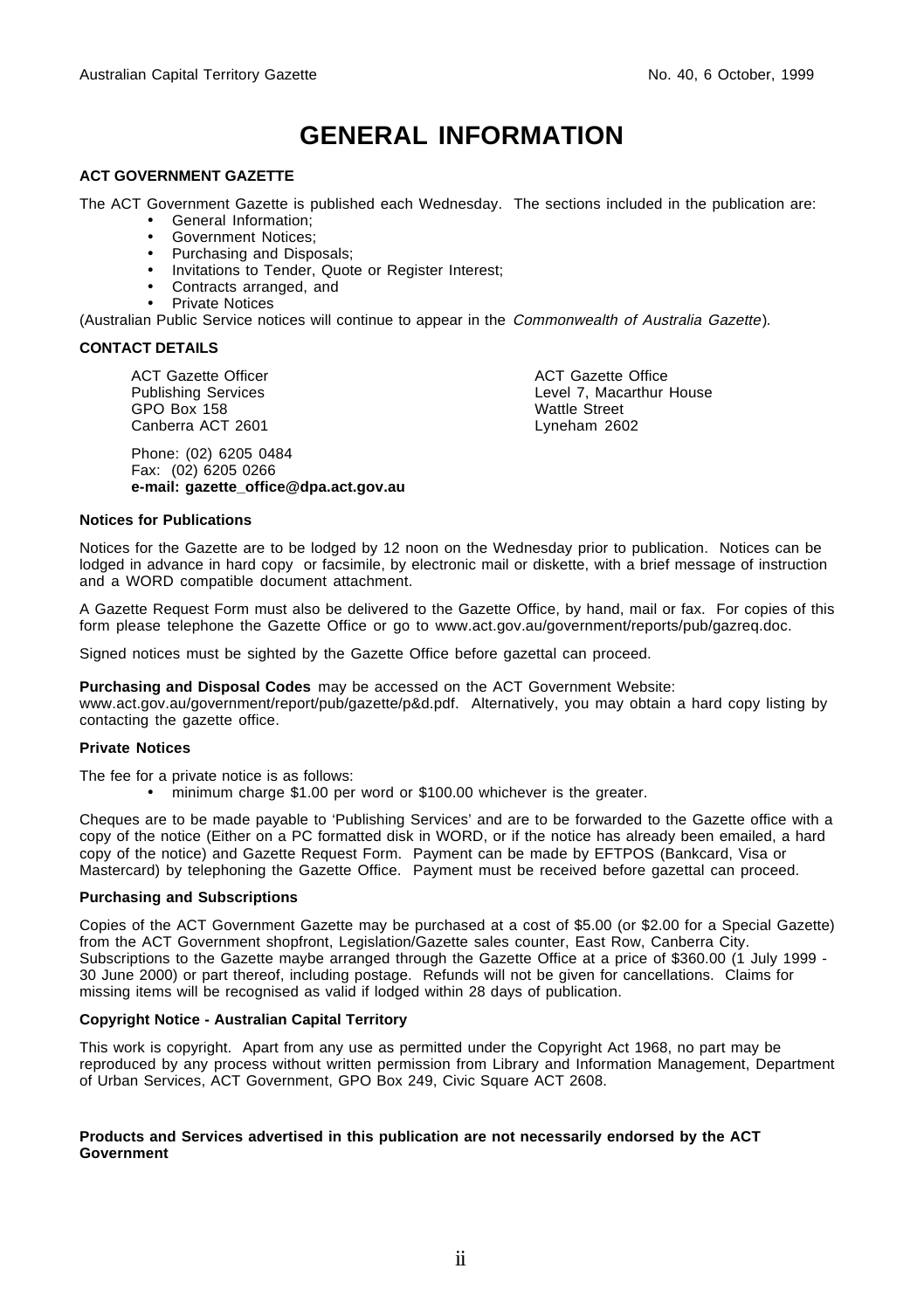# **GAZETTE INFORMATION**

# <span id="page-2-0"></span>**ISSUE OF ACT SPECIAL GAZETTES**

The following issues of the ACT Special Gazettes have been published since the last Weekly Gazette. For listings of previous ACT Special Gazettes please refer to this internet site

http://www.publishing.act.gov.au

| <b>Gazette</b><br><b>Number</b> | <b>Date</b>     | Title                                                                                                                                                                                                                                                                                                                |
|---------------------------------|-----------------|----------------------------------------------------------------------------------------------------------------------------------------------------------------------------------------------------------------------------------------------------------------------------------------------------------------------|
| <b>S57</b>                      | 30<br>September | Instrument No. 234 of 1999 $\sim$ Motor Traffic Act 1936<br>Regulation No. 19 of 1999 $\sim$ Scaffolding and Lifts Act 1957<br>Regulation No. 20 of 1999 ~ Dangerous Goods Act 1984<br>Regulation No. 21 of 1999 ~ Occupational Health and<br>Safety Act 1989<br>Notice – Milk Prices $\sim$ Milk Authority Act 1971 |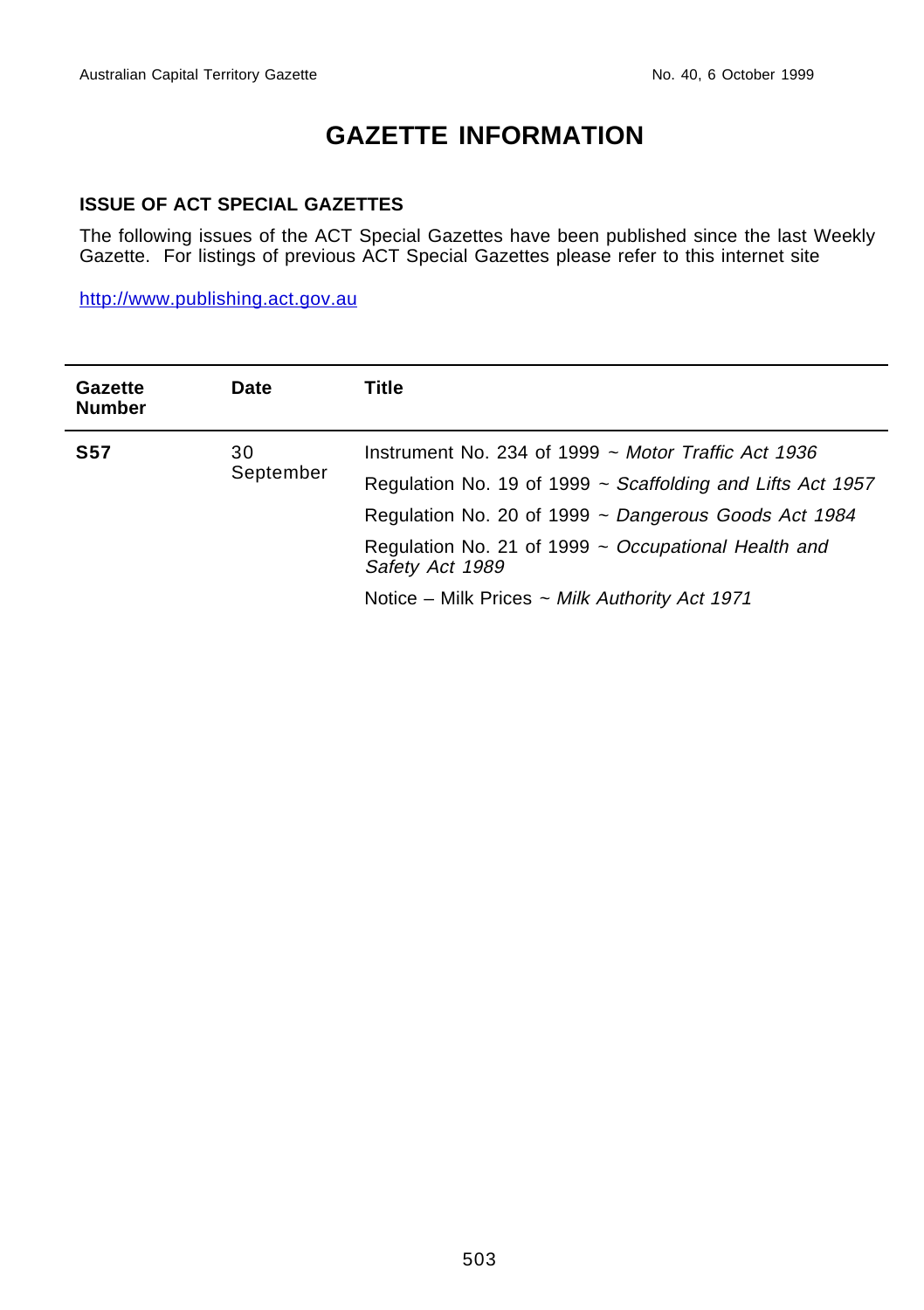# **GOVERNMENT NOTICES**

## <span id="page-3-0"></span>**NOTIFICATION OF THE MAKING OF AN INSTRUMENT**

NOTICE is hereby given that the undermentioned Instrument of the Australian Capital Territory has been made. Copies of the Instrument may be purchased from Publishing Services, Legislation and Sales Counter, ACT Government Shopfront, Corner of City Walk and East Row Canberra City ACT 2601.

| Act under which<br>Instrument made    | <b>Description of Instrument</b>                                 | Number and year of<br><b>Instrument</b> |
|---------------------------------------|------------------------------------------------------------------|-----------------------------------------|
| <b>Public Place Names Act</b><br>1989 | Determination of<br>Nomenclature in the Division<br>of Nicholls. | No. 235 of 1999                         |

# **NOTIFICATION OF AN INSTRUMENT MADE UNDER THE PUBLIC ROADS ACT 1902 (NSW)**

NOTICE is hereby given that the undermentioned Instrument has been made under the Public Roads Act 1902 (NSW). Copies of the Instrument are available from the ACT Land Information Centre, Planning and Land Management, 16 Challis Street, Dickson, ACT; Telephone 6207 1601.

| Act under which<br>Instrument made | <b>Description of Instrument</b>                                     | Number and year of<br><b>Instrument</b> |
|------------------------------------|----------------------------------------------------------------------|-----------------------------------------|
| Public Roads Act 1902<br>(NSW)     | Notice of Declaration of a<br>Public Road - Division of<br>Pialligo. | No. R32/99 of 1999                      |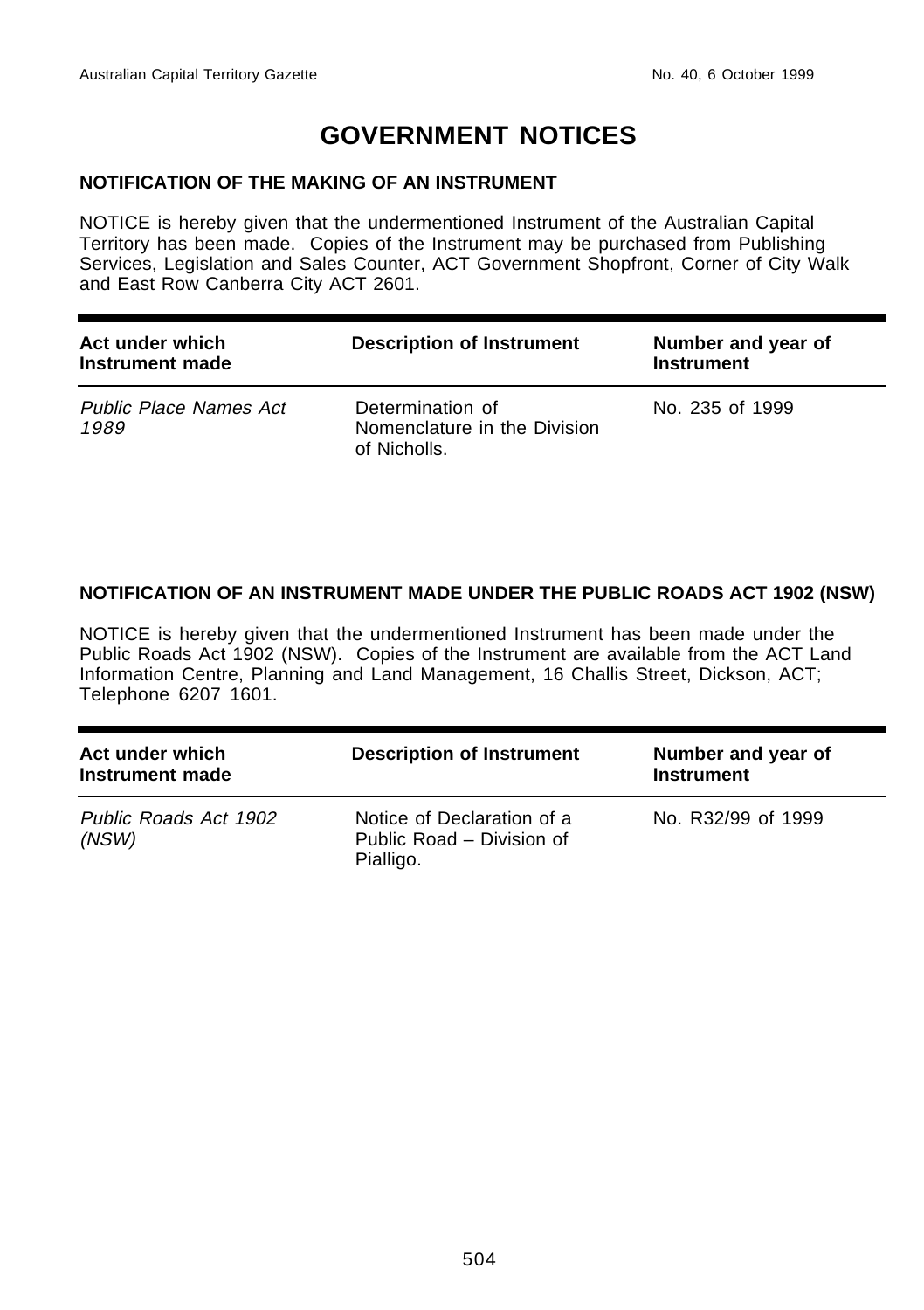#### **Environment ACT**

#### **Environment Protection Act 1997**

#### **Environmental Authorisations**

Notice is hereby given that under Section 49 of the *Environment Protection Act 1997* (the Act), environmental authorisations to conduct activities have been granted to the organisations set out below:

| Organisation |  |
|--------------|--|
|--------------|--|

Australian Capital Territory trading as ACT Parks and Conservation Service Burn off to Conserve Biodiversity Southern Namadgi Park Australian Capital Territory trading as ACT Parks and Conservation Service Land Clearing Tidbinbilla Nature Reserve

**Brief Description of Activity Location** 

Burning off to be undertaken between October 1999 and December 1999.

#### **Annual Review of Environmental Authorisations**

Notice is hereby given that the following environmental authorisations have been reviewed under Section 57 of the Act and the Environment Management Authority decided not to take any action under the Act in respects of these authorisations.

| Organisation                                   | <b>Brief Description of</b><br><b>Activity</b> | Location                     |
|------------------------------------------------|------------------------------------------------|------------------------------|
| <b>ACT Personalised Pest Control</b>           | Pest Control                                   | PO Box 172 Kippax ACT        |
| <b>Check Pest Control</b>                      | Pest Control                                   | PO Box 192 Belconnen ACT     |
| Easyrid Pest Control                           | Pest Control                                   | PO Box 1206 Fyshwick ACT     |
| The Critter Ridder (Group) ACT Pty Ltd         | Pest Control                                   | PO Box 507 Erindale ACT      |
| Wilkil Weed and Pest Control                   | Pest Control                                   | RMB 1755 Ginninderra Rd NSW  |
| Fumapest Monaro Pty Ltd                        | Pest Control                                   | PO Box 3308 Belconnen ACT    |
| Canberra Pest Control                          | Pest Control                                   | 84 Allchin Crt Kambah ACT    |
| Pestkil Pty Ltd                                | Pest Control                                   | PO Box 474 Albury NSW        |
| Australian Pest Control Pty Ltd                | Pest Control                                   | PO Box 149 Belconnen ACT     |
| First Choice Pest Management                   | Pest Control                                   | 43 Latchford St Theodore ACT |
| <b>Totalcare Industries</b>                    | Pest Control                                   | 255 Canberra Ave ACT         |
| CityScape Services                             | Pest Control                                   | PO Box 7335 Canberra Mail    |
|                                                |                                                | Centre ACT                   |
| <b>ACT Parks and Conservation Service</b>      | Pest Control                                   | PO Box 1065 Tuggeranong ACT  |
| Brett Holden Pest Management & Carpet Cleaning | Pest Control                                   | PO Box 1409 Queanbeyan NSW   |
| Turfco                                         | Pest Control                                   | 70 Woodhill Mtn Rd NSW       |

Under Section 135 of the Act, an application may be made to the Administrative Appeals Tribunal for a review of these decisions. The Administrative Appeals Tribunal can be contacted on telephone 6217 4277.

Copies of environmental authorisations and review documents are available for public inspection, during business hours, at the office of the Environment Management Authority, Level 2, South Wing, Macarthur House, Wattle Street Lyneham ACT.

Dated the  $28<sup>th</sup>$  day of September 1999 Environment Management Authority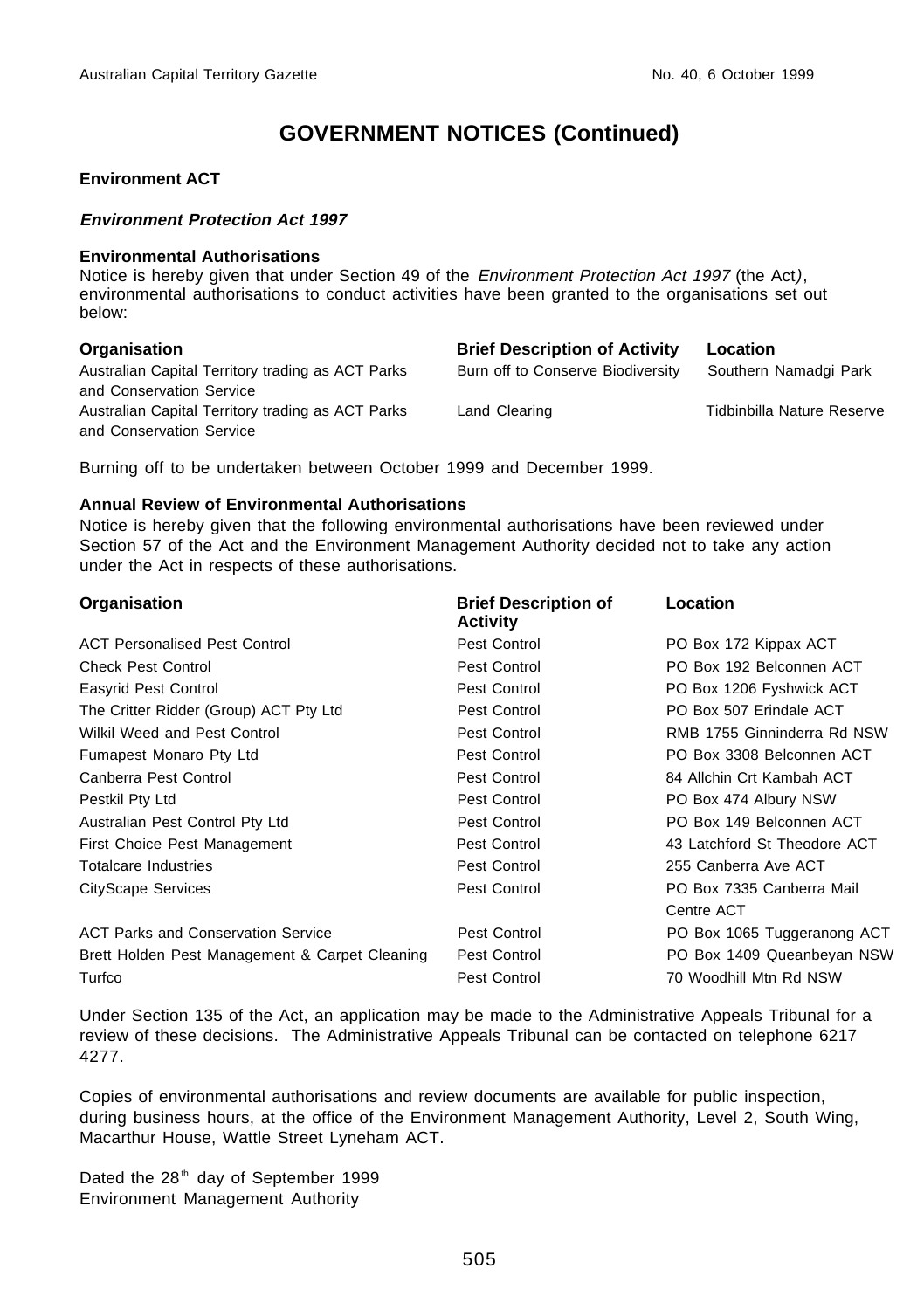# **ACTFB PROMOTIONS**

I, Ronald James Dance, Fire Commissioner, hereby promote the following member under Section 29(1) of the Fire Brigade (Administration) Act 1974.

The promotion is provisional and may be subject to appeal under Section 33 of the Act. Members of the Brigade who wish to lodge an appeal against these provisional promotions may obtain written information on the appeal process by contacting the Recruitment officer at ACT Emergency Services Bureau Headquarters, 123 Carruthers Street, Curtin or by telephoning (02) 6207 8418 during business hours.

The only ground for appeal is greater efficiency. Appeals must be lodged by 4:51pm on the fourteenth day after the date of this Gazette with the Convenor, ACT Fire Brigade Promotion Appeals Committee, Merit Protection and Review Agency, Level 3, 65-67 Constitution Avenue, Campbell ACT 2601.

| <b>Number</b> | Name & Init   | <b>Promoted From</b>           | <b>Promoted To</b> | <b>Effective Date</b> |
|---------------|---------------|--------------------------------|--------------------|-----------------------|
| 333-          | M.C.          | <b>First Class Firefighter</b> | Senior Firefighter | 19 April 1999         |
| 69226         | <b>STUART</b> | Grade A                        |                    |                       |

**RJ Dance** Fire Commissioner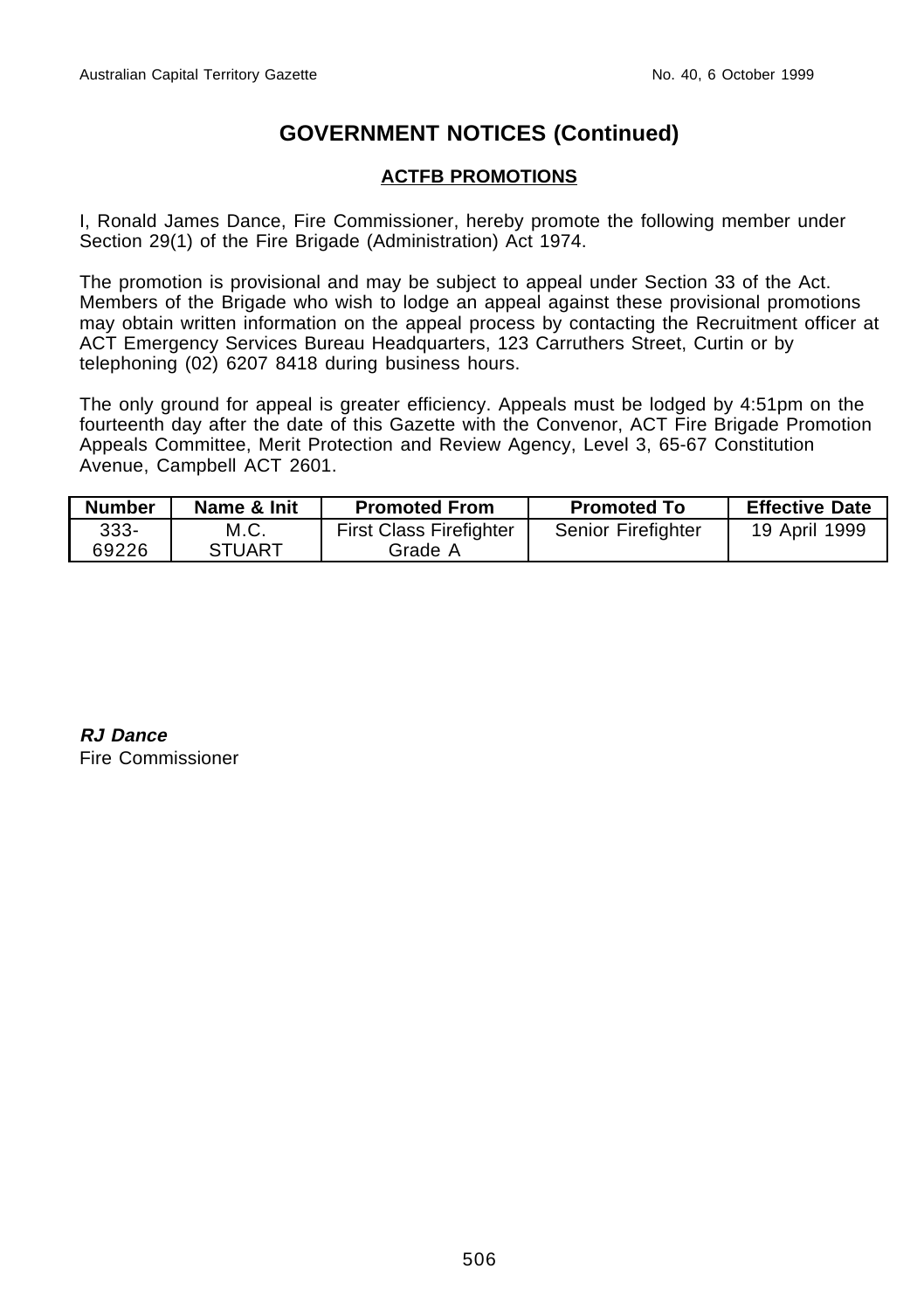Health Professions Boards (Elections) Act 1980

## **ELECTION OF THREE MEMBERS OF THE PHYSIOTHERAPISTS BOARD OF THE AUSTRALIAN CAPITAL TERRITORY**

## **DECLARATION OF NOMINATIONS**

I, PHILLIP GREEN, being the person appointed as Returning Officer for the purposes of an election of three members of the Physiotherapists Board of the ACT, in accordance with section 11 of the Health Professions Boards (Elections) Act, declare that the following registered practitioners have been nominated as candidates for election to the Board:

TONI ANN GREEN 3 GOODCHILD ST NORTH LYNEHAM ACT 2602

KAREN RHYS MURPHY PO BOX 12 NARRABUNDAH ACT 2604

**Phillip Green** Electoral Commissioner ACT Electoral Commission

29 September 1999

# **DECLARATION OF SUCCESSFUL CANDIDATES**

I, PHILLIP GREEN, being the person appointed as Returning Officer for the purposes of an election of three members of the Physiotherapists Board of the ACT, declare that the following registered practitioners have been duly elected to the Board in accordance with section 12 of the Health Professions Boards (Elections) Act:

TONI ANN GREEN 3 GOODCHILD ST NORTH LYNEHAM ACT 2602

KAREN RHYS MURPHY PO BOX 12 NARRABUNDAH ACT 2604

**Phillip Green** Electoral Commissioner ACT Electoral Commission

29 September 1999